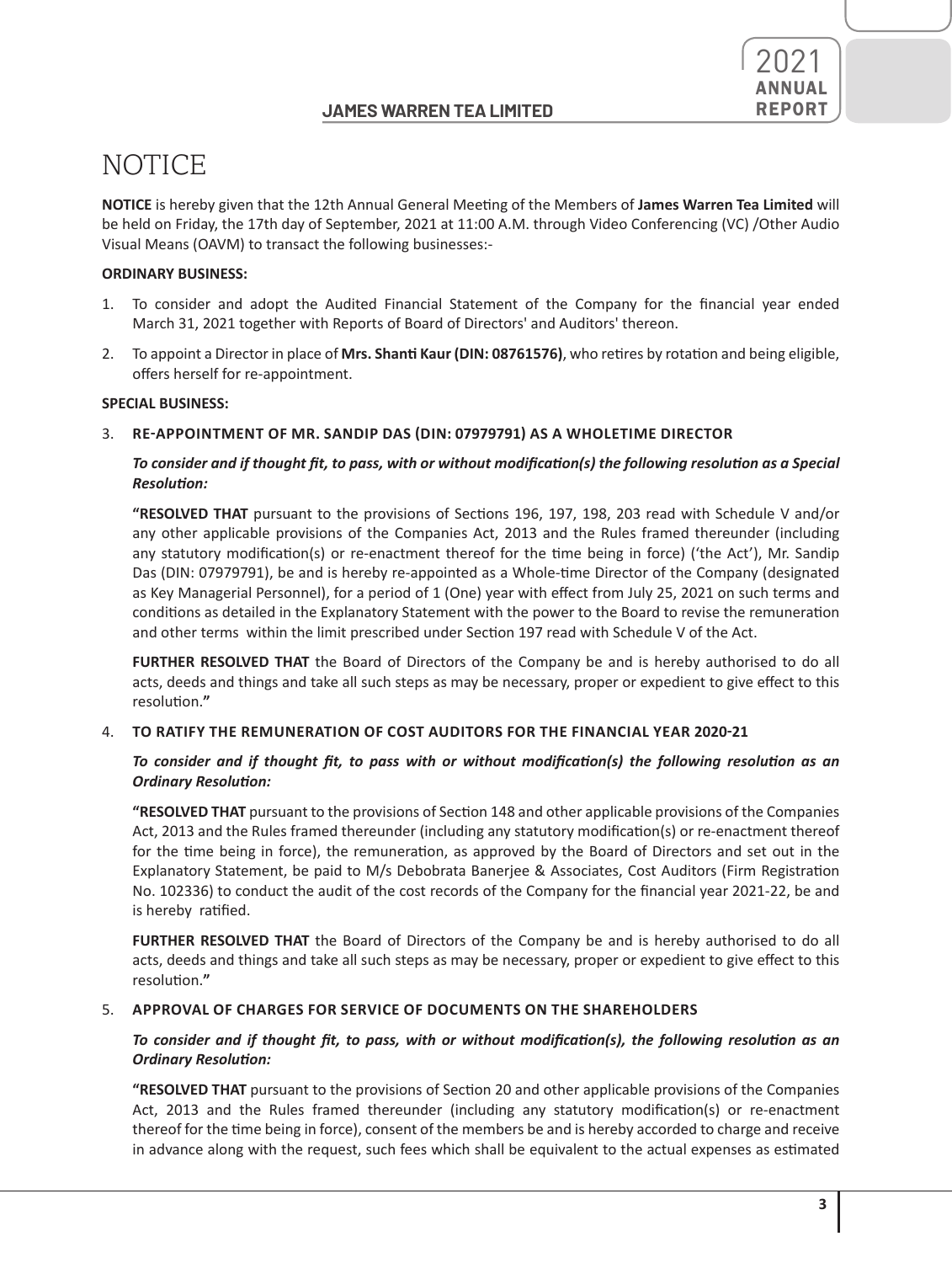for dispatch of the documents in the desired mode as may be requested by a member.

**FURTHER RESOLVED THAT** the Board of Directors of the Company be and is hereby authorised to do all acts and take all such steps as may be necessary, proper or expedient to give effect to this resolution.**"**

|                     | By Order of the Board of Directors |
|---------------------|------------------------------------|
|                     | For James Warren Tea Limited       |
|                     | $Sd$ -                             |
| Place: Kolkata      | Pooja Jaiswal                      |
| Date: June 18, 2021 | <b>Company Secretary</b>           |

#### **Notes:**

1. Explanatory Statement pursuant to Section 102 (1) of the Companies Act, 2013 ('the Act'), with respect to the Special Businesses to be transacted at the Annual General Meeting ('AGM') is annexed hereto.

In view of the continuing Covid-19 pandemic, Ministry of Corporate Affairs ('MCA') vide its General Circulars Nos.02/2021 dated 13th January, 2021 and 14/2020, 17/2020, 20/2020 and 33/2020 dated 8th April 2020, 13th April 2020, 5th May 2020, and 28th September 2020, respectively, (collectively referred to as 'MCA Circulars') and SEBI vide its Circular No. SEBI/HO/CFD/CMD2/CIR/P/2021/11 dated 15th January, 2021 and SEBI/HO/CFD/CMD1/CIR/P/2020/79 dated 12th May 2020 ('SEBI Circulars') have permitted the holding of the Annual General Meeting ('AGM') through VC/OAVM, without the physical presence of the Members at a common venue. In compliance with the provisions of the Act, the SEBI (Listing Obligations and Disclosure Requirements) Regulations, 2015 ('Listing Regulations') and MCA & SEBI Circulars, the 12<sup>th</sup> AGM of the Company is being held through VC/OAVM facility. The Company has authorised Central Depository Services (India) Limited (CDSL) for facilitating voting through electronic means, as the authorized e-voting's agency. The facility of participating in the AGM and casting votes using remote e-voting as well as the e-voting system on the date of the AGM will be provided by CDSL.

The deemed venue for the AGM shall be the Registered Office of the Company.

- 2. Pursuant to the provisions of the Act, a Member entitled to attend and vote at the AGM is entitled to appoint a proxy to attend and vote on his/her behalf. Since this AGM is being held through VC / OAVM, the facility for appointment of proxies by the Members is not available for this AGM and hence the Proxy Form and Attendance Slip are not annexed to this Notice.
- 3. Members attending the AGM through VC / OAVM shall be counted for the purpose of reckoning the quorum under Section 103 of the Act.
- 4. Corporate members intending to attend the Meeting are requested to send to the Company pursuant to the provisions of Section 113 of the Act, a duly certified true copy of the Board Resolution/ Power of Attorney authorizing their representative(s) to attend and vote on their behalf at the Meeting.
- 5. In case of joint holders attending the Meeting, only such joint holder who is higher in the order of names will be entitled to vote.
- 6. The details of the Directors retiring by rotation/ seeking appointment/re-appointment, as required in terms of applicable regulations of the Listing Regulations and Secretarial Standard 2 as issued by the Institute of Company Secretaries of India is annexed hereto and forms part of this Notice.
- 7. The notice of Annual General Meeting will be sent to the members whose names appear in the register of members / depositories as at closing hours of business on 20th August, 2021.
- 8. Investors who became members of the Company subsequent to the dispatch of the Notice / Email and holds the shares as on the cut-off date i.e. 10th September, 2021 are requested to send the email communication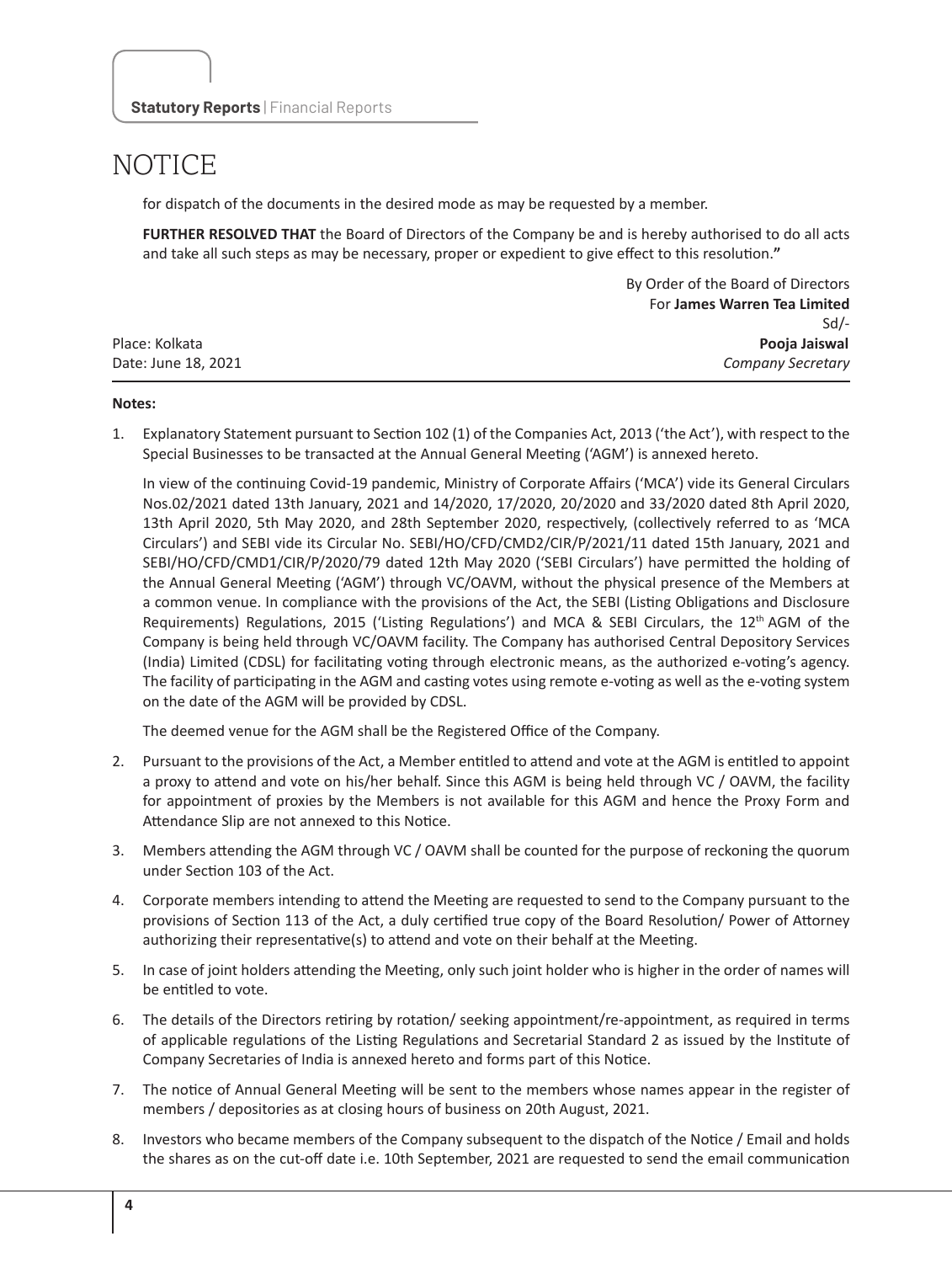

to the Company at sec@jwtl.in and to the R&TA at mdpldc@yahoo.com by mentioning their Folio No. / DP ID and Client ID to obtain the Login-ID and Password for e-voting.

- 9. The voting rights of shareholders shall be in proportion to their shares of the paid-up equity share capital of the Company as on the cut-off date i.e. 10th September, 2021. A person who is not a member as on cut-off date should treat this Notice for information purpose only.
- 10. The shareholders shall have one vote per equity share held by them as on the cut-off date of 10th September, 2021. The facility of e-voting would be provided once for every folio / client id, irrespective of the number of joint holders.
- 11. Members holding shares in physical form are advised to file nominations SH-13 in respect of their shareholding in the Company, if not already registered and to submit the same to the R&TA. The nomination form may be downloaded from the Company's website: www.jameswarrentea.com.
- 12. **Non-Resident Indian members** are requested to inform R&TA / respective DPs, immediately of:
	- a. Change in their residential status on return to India for permanent settlement.
	- b. Particulars of their bank account maintained in India with complete name, branch, account type, account number and address of the bank with pin code number, if not furnished earlier.
- **13. The Register of Members and Share Transfer Books will remain closed from 11th September, 2021 to 17th September, 2021 (both days inclusive) for the purpose of this AGM.**
- 14. The Register of Directors' and Key Managerial Personnel and their shareholding maintained of the Companies Act, under Section 189 of the Companies Act, 2013 and all other documents referred to in the notice will be available for inspection in electronic mode. Members can inspect the same by sending an email to sec@jwtl.in.
- 15. Members whose shareholding is in the electronic mode are requested to update their address & bank account details with their respective Depository Participant(s) and the Members whose shareholding is in the physical mode are requested to provide the same to R&TA.
- 16. In compliance with the MCA Circulars and SEBI Circulars, Notice of the AGM along with the Annual Report 2020-21 are being sent only through electronic mode to those Members whose email addresses are registered with the Company/ Depositories. Members may note that the Notice and Annual Report 2020-21 will also be available on the Company's website www.jameswarrentea.com, websites of the Stock Exchanges, i.e., BSE and CSE, respectively and also on the website of CDSL at www.evotingindia.com.
- 17. For receiving all communication (including Annual Report) from the Company electronically:
	- a) Members holding shares in physical mode and who have not registered / updated their email address with the Company are requested to register / update the same by writing to the Company with details of folio number and attaching a self-attested copy of PAN card at sec@jwtl.in or to R&TA at mdpldc@yahoo.com.
	- b) Members holding shares in dematerialised mode are requested to register / update their email addresses with the relevant Depository Participant.
- 18. Members will be allowed to attend the AGM through VC / OAVM on first come-first served basis. Facility to join the meeting shall be opened fifteen minutes before the scheduled time of the AGM and shall be kept open throughout the proceedings of the AGM. Since the AGM will be held through VC/OAVM Facility, the Route Map is not annexed in this Notice.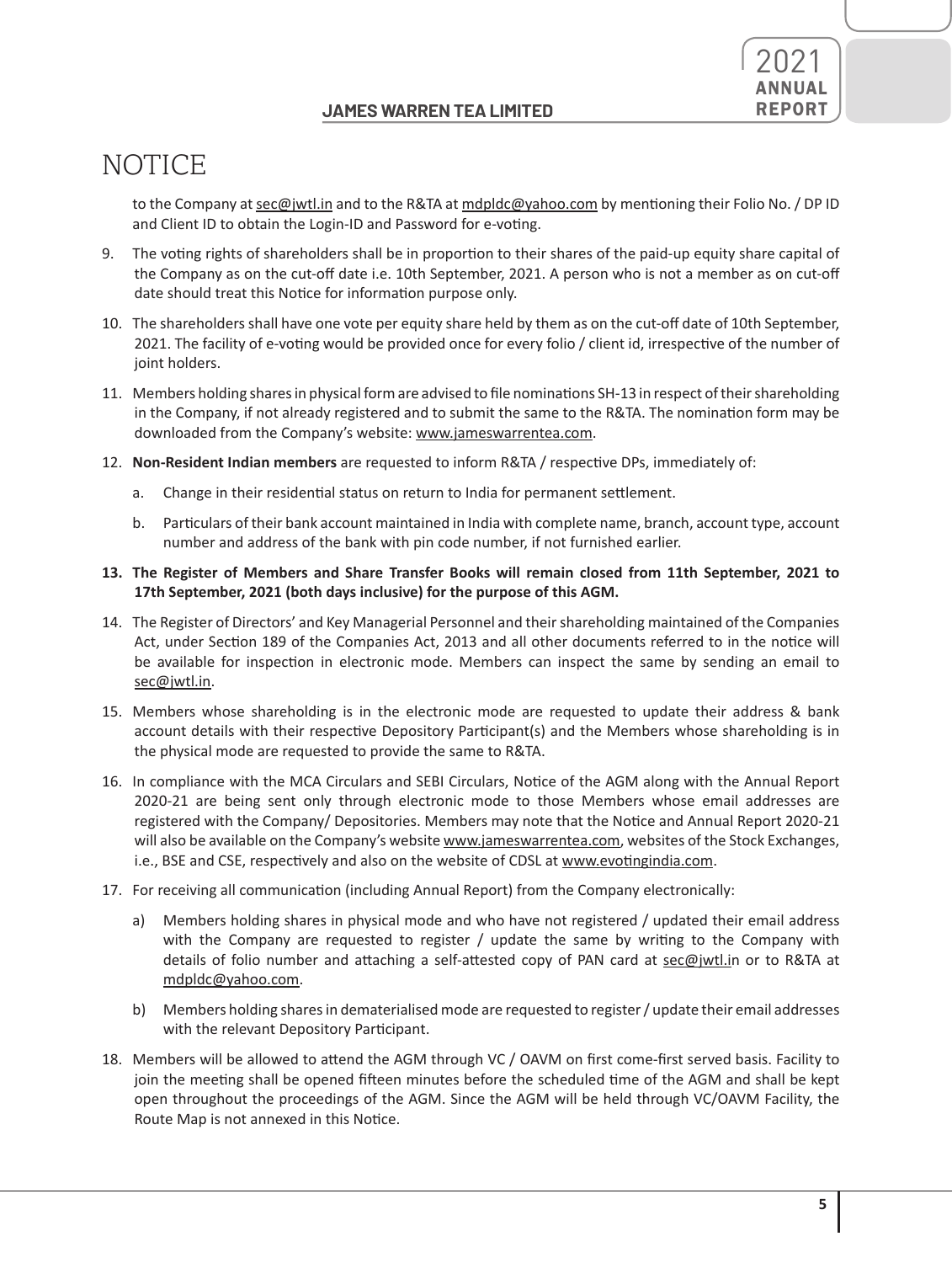#### **19. Voting Through Electronic Means**

- **I. The instructions for shareholders voting electronically are as under:**
	- The voting through electronic means will commence on Tuesday, 14th September, 2021 at 10 a.m. (IST) and will end on Thursday 16th September, 2021 at 5.00 p.m. (IST). The Members will not be able to cast their vote electronically beyond the date and time mentioned above and the e-voting module shall be disabled by CDSL for voting thereafter. The Shareholders as on the cut-off date 10th September, 2021 may cast their vote.
	- (ii) Shareholders who have already voted prior to the meeting date (by remote e-voting) shall not be entitled to vote at the meeting.
	- (iii) Pursuant to SEBI Circular No.: SEBI/HO/CFD/CMD/CIR/P/2020/242 dated 09.12.2020, under Regulation 44 of Listing Regulations, listed entities are required to provide remote e-voting facility to its shareholders, in respect of all shareholders' resolutions. However, it has been observed that the participation by the public non-institutional shareholders/retail shareholders is at a negligible level.

Currently, there are multiple e-voting service providers (ESPs) providing e-voting facility to listed entities in India. This necessitates registration on various ESPs and maintenance of multiple user IDs and passwords by the shareholders. In order to increase the efficiency of the voting process, pursuant to a public consultation, it has been decided to enable e-voting to all the demat account holders, by way of a single login credential, through their demat accounts/ websites of Depositories/ Depository Participants. Demat account holders would be able to cast their vote without having to register again with the ESPs, thereby, not only facilitating seamless authentication but also enhancing ease and convenience of participating in e-voting process.

(iv) In terms of SEBI Circulars, Individual shareholders holding securities in demat mode are allowed to vote through their demat account maintained with Depositories and Depository Participants. Shareholders are advised to update their mobile number and email Id in their demat accounts in order to access e-voting facility.

Pursuant to SEBI Circular, Login method for e-voting and joining virtual meetings for Individual shareholders holding securities in Demat mode is given below:

| Type of<br>shareholders                                                               | Login Method                                                                                                                                                                                                                                                                                                                                                                                                                                                                                                                                                                                                                                                                                                                                                                                                                                                                                                                                                                                                                                                                   |
|---------------------------------------------------------------------------------------|--------------------------------------------------------------------------------------------------------------------------------------------------------------------------------------------------------------------------------------------------------------------------------------------------------------------------------------------------------------------------------------------------------------------------------------------------------------------------------------------------------------------------------------------------------------------------------------------------------------------------------------------------------------------------------------------------------------------------------------------------------------------------------------------------------------------------------------------------------------------------------------------------------------------------------------------------------------------------------------------------------------------------------------------------------------------------------|
| Individual<br><b>Shareholders</b><br>holding securities<br>in Demat mode<br>with CDSL | Users who have opted for CDSL Easi / Easiest facility, can login through their<br>1)<br>existing user id and password. Option will be made available to reach e-voting page<br>without any further authentication. The URL for users to login to Easi / Easiest is<br>https://web.cdslindia.com/myeasi/home/login or visit www.cdslindia.com and click<br>on Login icon and select New System Myeasi.<br>After successful login the Easi / Easiest, user will be able to see the e-voting option for<br>2)<br>eligible companies where the e-voting is in progress as per the information provided<br>by company. On clicking the e-voting option, the user will be able to see e-voting<br>page of the e-voting service provider for casting your vote during the remote e-voting<br>period or joining virtual meeting & voting during the meeting. Additionally, there is<br>also links provided to access the system of all e-voting Service Providers i.e. CDSL/<br>NSDL/KARVY/LINKINTIME, so that the user can visit the e-voting service providers'<br>website directly. |
|                                                                                       | If the user is not registered for Easi/Easiest, option to register is available at<br>3)<br>https://web.cdslindia.com/myeasi/Registration/EasiRegistration                                                                                                                                                                                                                                                                                                                                                                                                                                                                                                                                                                                                                                                                                                                                                                                                                                                                                                                     |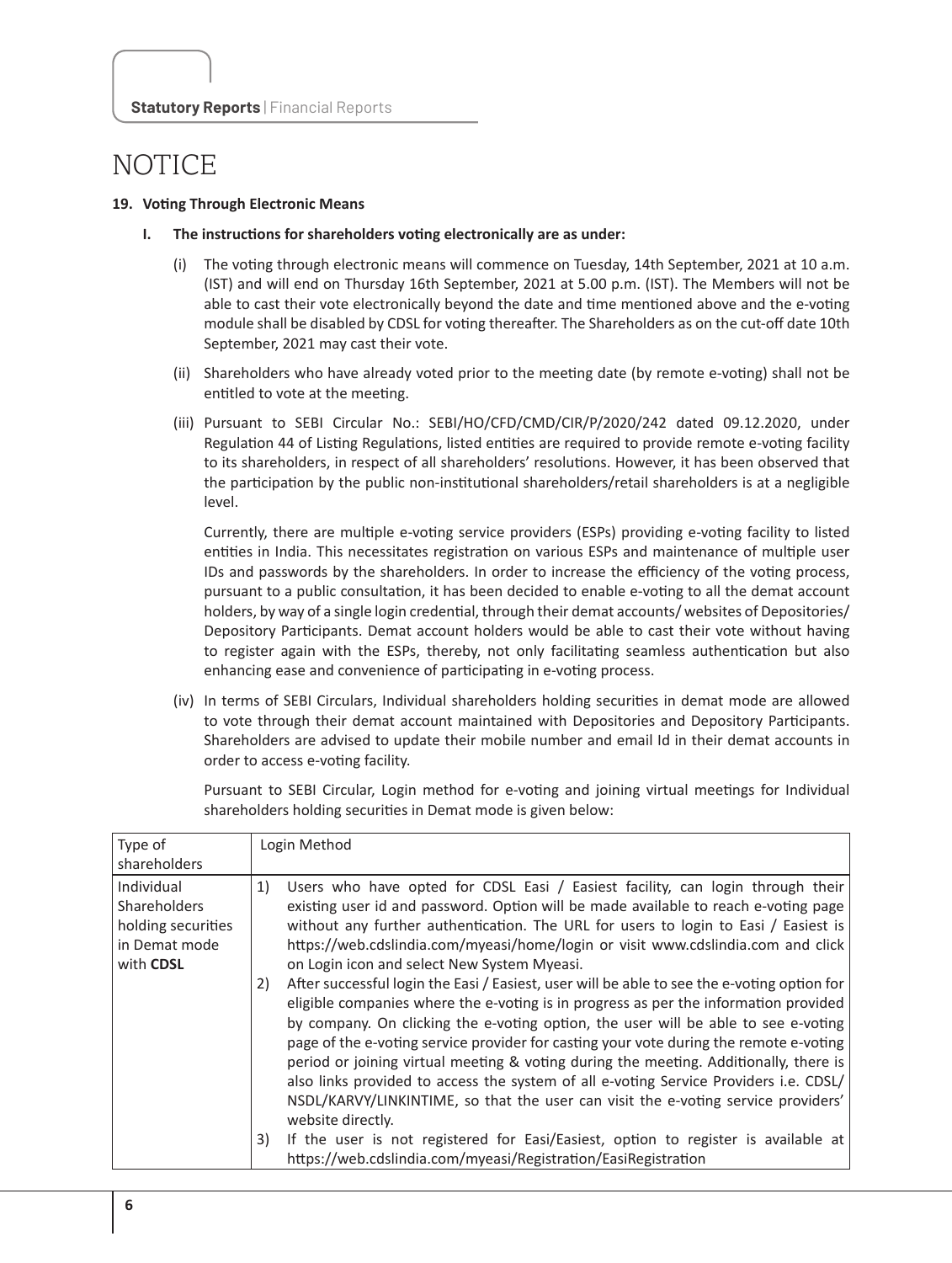

|                                       | 4)<br>Alternatively, the user can directly access e-voting page by providing Demat Account<br>Number and PAN No. from a e-voting link available on www.cdslindia.com home<br>page. The system will authenticate the user by sending OTP on registered Mobile &<br>Email as recorded in the Demat Account. After successful authentication, user will<br>be able to see the e-voting option where the evoting is in progress and also able to<br>directly access the system of all e-voting Service Providers. |  |
|---------------------------------------|---------------------------------------------------------------------------------------------------------------------------------------------------------------------------------------------------------------------------------------------------------------------------------------------------------------------------------------------------------------------------------------------------------------------------------------------------------------------------------------------------------------|--|
| Individual                            | If you are already registered for NSDL IDeAS facility, please visit the e-Services website<br>1)                                                                                                                                                                                                                                                                                                                                                                                                              |  |
| Shareholders                          | of NSDL. Open web browser by typing the following URL: https://eservices.nsdl.com                                                                                                                                                                                                                                                                                                                                                                                                                             |  |
| holding securities                    | either on a Personal Computer or on a mobile. Once the home page of e-Services                                                                                                                                                                                                                                                                                                                                                                                                                                |  |
| in demat mode                         | is launched, click on the "Beneficial Owner" icon under "Login" which is available                                                                                                                                                                                                                                                                                                                                                                                                                            |  |
| with NSDL                             | under 'IDeAS' section. A new screen will open. You will have to enter your User ID and                                                                                                                                                                                                                                                                                                                                                                                                                        |  |
|                                       | Password. After successful authentication, you will be able to see e-voting services.                                                                                                                                                                                                                                                                                                                                                                                                                         |  |
|                                       | Click on "Access to e-voting" under e-voting services and you will be able to see                                                                                                                                                                                                                                                                                                                                                                                                                             |  |
|                                       | e-voting page. Click on company name or e-voting service provider name and you will                                                                                                                                                                                                                                                                                                                                                                                                                           |  |
|                                       | be re-directed to e-voting service provider website for casting your vote during the                                                                                                                                                                                                                                                                                                                                                                                                                          |  |
|                                       | remote e-voting period or joining virtual meeting & voting during the meeting.                                                                                                                                                                                                                                                                                                                                                                                                                                |  |
|                                       | If the user is not registered for IDeAS e-Services, option to register is available at<br>2)<br>https://eservices.nsdl.com. Select "Register Online for IDeAS "Portal or click                                                                                                                                                                                                                                                                                                                                |  |
|                                       | at<br>https://eservices.nsdl.com/SecureWeb/IdeasDirectReg.jsp                                                                                                                                                                                                                                                                                                                                                                                                                                                 |  |
|                                       | Visit the e-voting website of NSDL. Open web browser by typing the following URL:<br>3)                                                                                                                                                                                                                                                                                                                                                                                                                       |  |
|                                       | https://www.evoting.nsdl.com/ either on a Personal Computer or on a mobile. Once                                                                                                                                                                                                                                                                                                                                                                                                                              |  |
|                                       | the home page of e-voting system is launched, click on the icon "Login" which is                                                                                                                                                                                                                                                                                                                                                                                                                              |  |
|                                       | available under 'Shareholder/Member' section. A new screen will open. You will have                                                                                                                                                                                                                                                                                                                                                                                                                           |  |
|                                       | to enter your User ID (i.e. your sixteen digit demat account number hold with NSDL),                                                                                                                                                                                                                                                                                                                                                                                                                          |  |
|                                       | Password/OTP and a Verification Code as shown on the screen. After successful                                                                                                                                                                                                                                                                                                                                                                                                                                 |  |
|                                       | authentication, you will be redirected to NSDL Depository site wherein you can see                                                                                                                                                                                                                                                                                                                                                                                                                            |  |
|                                       | e-voting page. Click on company name or e-voting service provider name and you will                                                                                                                                                                                                                                                                                                                                                                                                                           |  |
|                                       | be redirected to e-voting service provider website for casting your vote during the                                                                                                                                                                                                                                                                                                                                                                                                                           |  |
|                                       | remote e-voting period or joining virtual meeting & voting during the meeting                                                                                                                                                                                                                                                                                                                                                                                                                                 |  |
| Individual                            | You can also login using the login credentials of your demat account through your                                                                                                                                                                                                                                                                                                                                                                                                                             |  |
| Shareholders                          | Depository Participant registered with NSDL/CDSL for e-voting facility. After Successful                                                                                                                                                                                                                                                                                                                                                                                                                      |  |
| (holding securities<br>in demat mode) | login, you will be able to see e-voting option. Once you click on e-voting option, you will                                                                                                                                                                                                                                                                                                                                                                                                                   |  |
| login through                         | be redirected to NSDL/CDSL Depository site after successful authentication, wherein you<br>can see e-voting feature. Click on company name or e-voting service provider name and                                                                                                                                                                                                                                                                                                                              |  |
| their Depository                      | you will be redirected to e-voting service provider website for casting your vote during the                                                                                                                                                                                                                                                                                                                                                                                                                  |  |
| <b>Participants</b>                   | remote e-voting period or joining virtual meeting & voting during the meeting.                                                                                                                                                                                                                                                                                                                                                                                                                                |  |
|                                       |                                                                                                                                                                                                                                                                                                                                                                                                                                                                                                               |  |

Important note: Members who are unable to retrieve User ID/ Password are advised to use Forget User ID and Forget Password option available at abovementioned website.

Helpdesk for Individual Shareholders holding securities in demat mode for any technical issues related to login through Depository i.e. CDSL and NSDL

| Login type              | <b>Helpdesk details</b>                                                                                   |  |
|-------------------------|-----------------------------------------------------------------------------------------------------------|--|
|                         | Individual Shareholders holding securities   Members facing any technical issue in login can contact CDSL |  |
| in Demat mode with CDSL | helpdesk by sending a request at helpdesk evoting@cdslindia.com                                           |  |
|                         | or contact at 022-23058738 and 022-23058542-43.                                                           |  |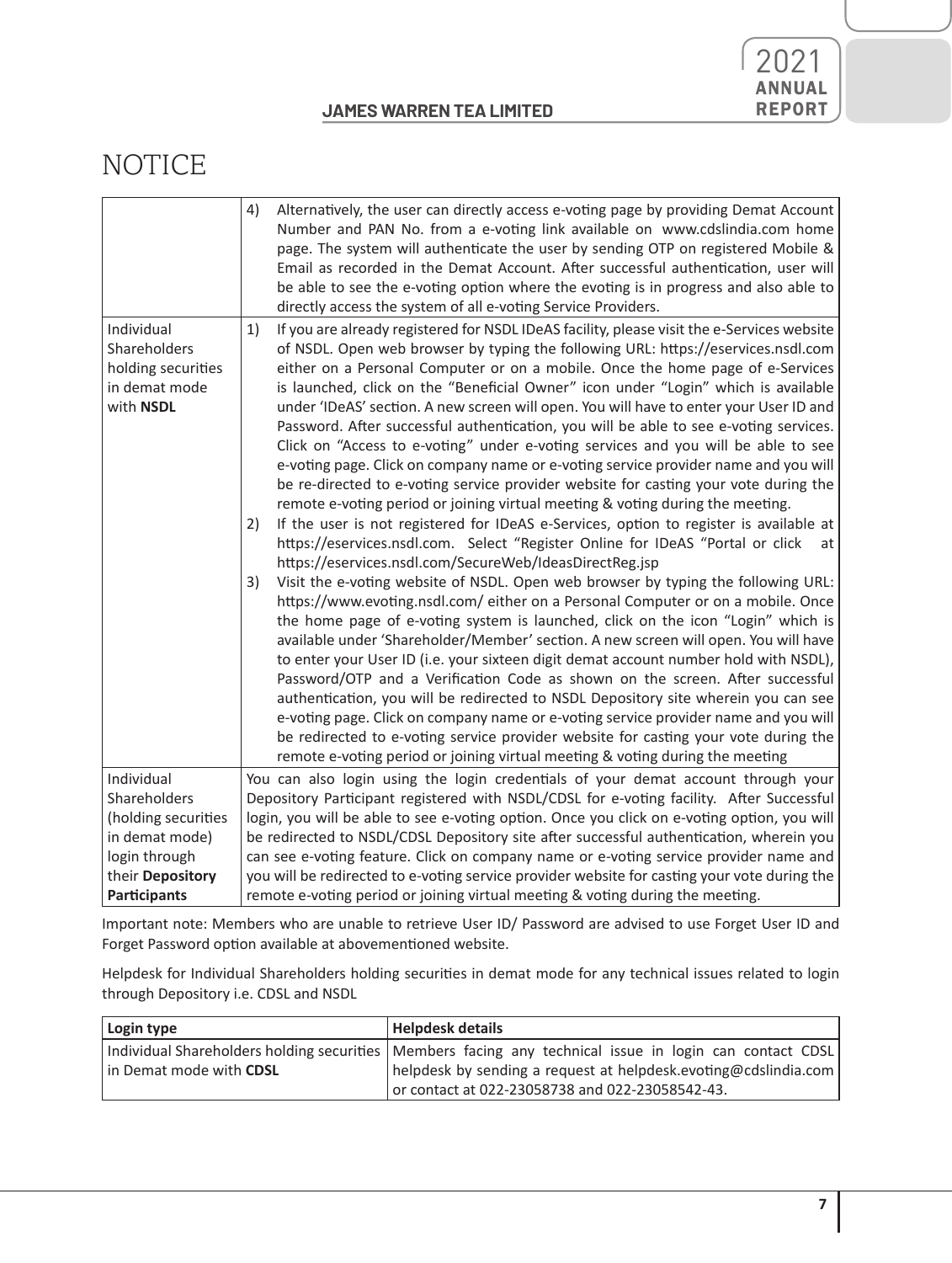| Login type                         | <b>Helpdesk details</b>                                             |  |
|------------------------------------|---------------------------------------------------------------------|--|
| Individual Shareholders holding    | Members facing any technical issue in login can contact NSDL        |  |
| securities in Demat mode with NSDL | helpdesk by sending a request at evoting@nsdl.co.in or call at toll |  |
|                                    | free no.: 1800 1020 990 and 1800 22 44 30                           |  |

#### (v) **Login method for e-voting and joining virtual meeting for shareholders other than individual shareholders holding in Demat form & physical shareholders**

- 1) Log on to the e-voting website www.evotingindia.com during the voting period.
- 2) Click on "Shareholders" tab.
- 3) After that enter your user ID; For CDSL: 16 digits beneficiary ID; For NSDL; 8 Character DP ID followed by 8 Digits Client ID; and Members holding shares in Physical Form should enter Folio Number registered with the Company.
- 4) Next enter the image verification as displayed and click Login.
- 5) If you are holding shares in demat form and had logged on to www.evotingindia.com and voted on an earlier voting of any Company, then your existing password is to be used.
- 6) If you are a first time user follow the steps given below:

|                                 | For Members holding shares in Demat Form other than individual and<br><b>Physical Form</b>                                                                                                                                                                                                                                                              |
|---------------------------------|---------------------------------------------------------------------------------------------------------------------------------------------------------------------------------------------------------------------------------------------------------------------------------------------------------------------------------------------------------|
| PAN                             | Enter your 10 digit alpha-numeric *PAN issued by Income Tax Department<br>(Applicable for both demat shareholders as well as physical shareholders)<br>Members who have not updated their PAN with the Company/<br>$\bullet$<br>Depository Participant are requested to use the sequence number<br>sent by Company/R & TA or contact Company/R & TA.    |
| Dividend Bank<br><b>Details</b> | Enter the Dividend Bank Details or Date of Birth (in dd/mm/yyyy format)<br>as recorded in your demat account or in the company records in order to<br>login.<br>If both the details are not recorded with the depository or company<br>please enter the member id / folio number in the Dividend Bank details<br>field as mentioned in instruction (v). |

- (vi) After entering these details appropriately, click on "SUBMIT" tab.
- (vii) Shareholders holding shares in physical form will then directly reach the Company selection screen. However, shareholders holding shares in demat form will now reach 'Password Creation' menu wherein they are required to mandatorily enter their login password in the new password field. Kindly note that this password is to be also used by the demat holders for voting for resolutions of any other company on which they are eligible to vote, provided that company opts for e-voting through CDSL platform. It is strongly recommended not to share your password with any other person and take utmost care to keep your password confidential.
- (viii) For shareholders holding shares in physical form, the details can be used only for e-voting on the resolutions contained in this Notice.
- (ix) Click on the EVSN for <JAMES WARREN TEA LIMITED>.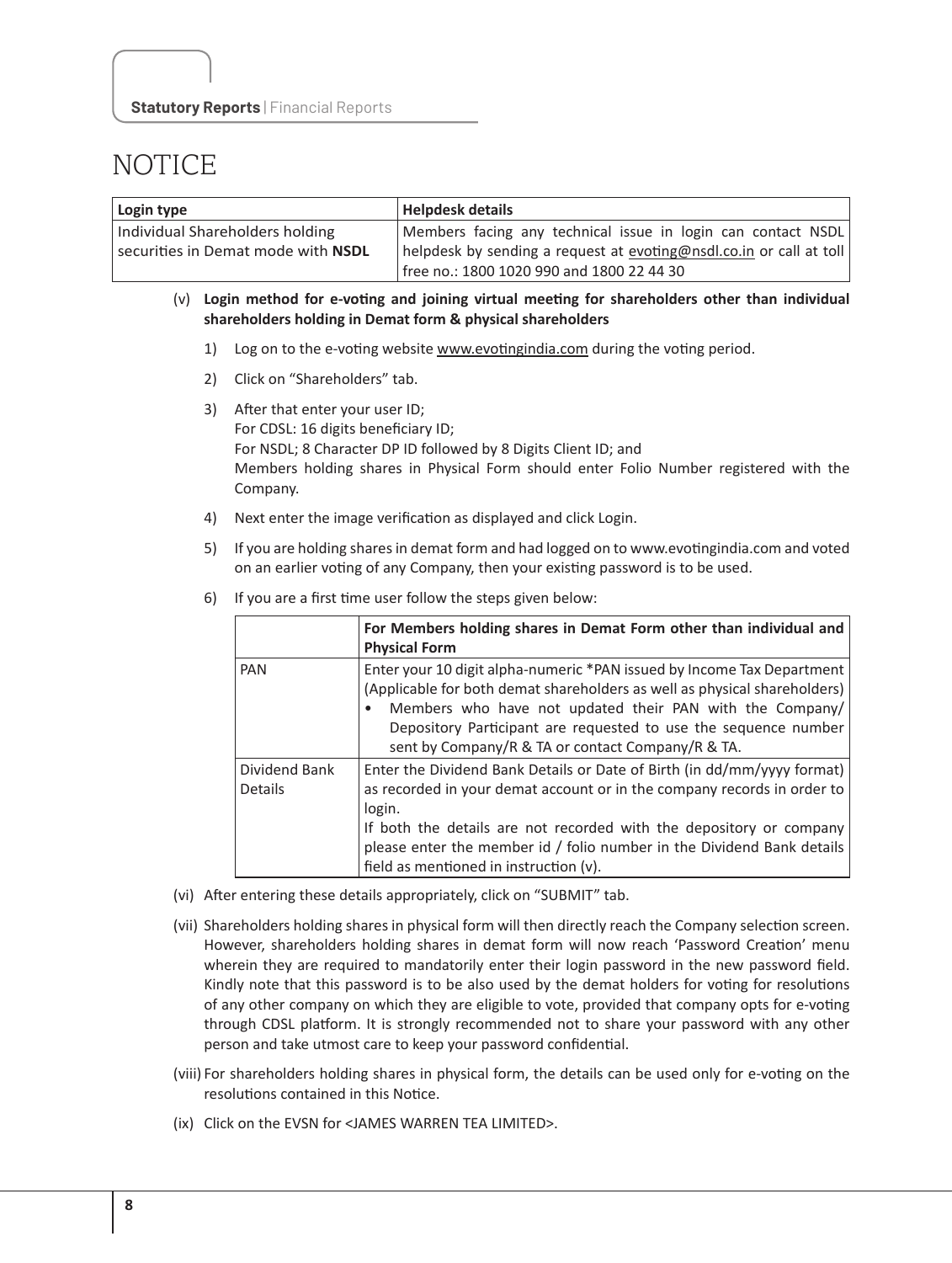

- (x) On the voting page, you will see "RESOLUTION DESCRIPTION" and against the same the option "YES/NO" for voting. Select the option YES or NO as desired. The option YES implies that you assent to the Resolution and option NO implies that you dissent to the Resolution.
- (xi) Click on the "RESOLUTIONS FILE LINK" if you wish to view the entire Resolution details.
- (xii) After selecting the resolution you have decided to vote on, click on "SUBMIT". A confirmation box will be displayed. If you wish to confirm your vote, click on "OK", else to change your vote, click on "CANCEL" and accordingly modify your vote.
- (xiii) Once you "CONFIRM" your vote on the resolution, you will not be allowed to modify your vote.
- (xiv) You can also take a print of the votes cast by clicking on "Click here to print" option on the Voting page.
- (xv) If a demat account holder has forgotten the login password then Enter the User ID and the image verification code and click on Forgot Password & enter the details as prompted by the system.

#### **II. PROCESS FOR THOSE SHAREHOLDERS WHOSE EMAIL ADDRESSES ARE NOT REGISTERED WITH THE DEPOSITORIES FOR OBTAINING LOGIN CREDENTIALS FOR E-VOTING FOR THE RESOLUTIONS PROPOSED IN THIS NOTICE:**

- (i) For Physical shareholders please provide necessary details like Folio No., Name of shareholder, scanned copy of the share certificate (front and back), PAN (self-attested scanned copy of PAN card), AADHAR (self-attested scanned copy of Aadhar Card) by email to Company at sec@jwtl.in or to R&TA at mdpldc@yahoo.com.
- (ii) For Demat shareholders Please update your email id & mobile no. with your respective Depository Participant (DP).
- (iii) For Individual Demat shareholders Please update your email id & mobile no. with your respective Depository Participant (DP) which is mandatory while e-voting & joining virtual meetings through Depository.

#### **III. INSTRUCTIONS FOR SHAREHOLDERS ATTENDING THE AGM THROUGH VC/OAVM & E-VOTING DURING MEETING ARE AS UNDER:**

- (i) The procedure for attending meeting & e-voting on the day of the AGM is same as the instructions mentioned above for Remote e-voting.
- (ii) The link for VC/OAVM to attend meeting will be available where the EVSN of Company will be displayed after successful login as per the instructions mentioned above for Remote e-voting.
- (iii) Shareholders are encouraged to join the Meeting through Laptops / IPads for better experience.
- (iv) Further, shareholders will be required to allow Camera and use Internet with a good speed to avoid any disturbance during the meeting.
- (v) Please note that participants connecting from Mobile Devices or Tablets or through Laptop connecting via Mobile Hotspot may experience Audio/Video loss due to fluctuation in their respective network. It is therefore recommended to use stable Wi-Fi or LAN connection to mitigate any kind of aforesaid glitches.
- (vi) Shareholders who would like to express their views/ask questions during the meeting may register themselves as a speaker by sending their request in advance atleast 3 days prior to meeting mentioning their name, demat account number/folio number, email id, mobile number at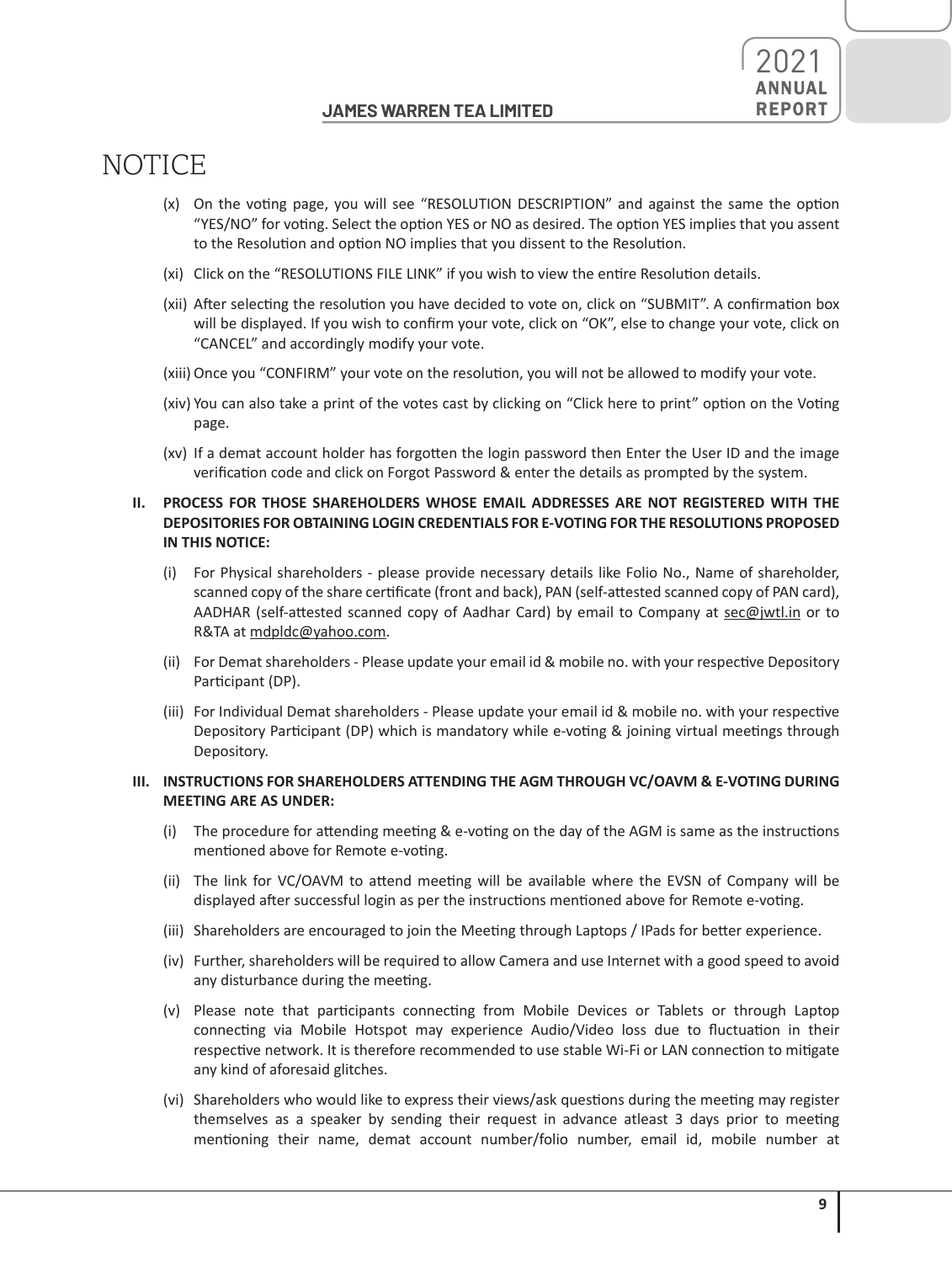sec@jwtl.in. The shareholders who do not wish to speak during the AGM but have queries may send their queries in advance 3 days prior to meeting mentioning their name, demat account number/folio number, email id, mobile number at sec@jwtl.in. These queries will be replied to by the Company suitably by email.

- (vii) Those shareholders who have registered themselves as a speaker will only be allowed to express their views/ask questions during the meeting.
- (viii)Only those shareholders, who are present in the AGM through VC/OAVM facility and have not casted their vote on the Resolutions through remote e-voting and are otherwise not barred from doing so, shall be eligible to vote through e-voting system available during the AGM.
- (ix) If any Votes are cast by the shareholders through the e-voting available during the AGM and if the same shareholders have not participated in the meeting through VC/OAVM facility , then the votes cast by such shareholders shall be considered invalid as the facility of e-voting during the meeting is available only to the shareholders attending the meeting.

#### **IV. Note for Non – Individual Shareholders and Custodians**

- (i) Non-Individual shareholders (i.e. other than Individuals, HUF, NRI etc.) and Custodians are required to log on to www.evotingindia.com and register themselves in the "Corporates" module.
- (ii) A scanned copy of the Registration Form bearing the stamp and sign of the entity should be emailed to helpdesk.evoting@cdslindia.com.
- (iii) After receiving the login details a Compliance User should be created using the admin login and password. The Compliance User would be able to link the account(s) for which they wish to vote on.
- (iv) The list of accounts linked in the login should be mailed to helpdesk.evoting@cdslindia.com and on approval of the accounts they would be able to cast their vote.
- (v) A scanned copy of the Board Resolution and Power of Attorney (POA) which they have issued in favour of the Custodian, if any, should be uploaded in PDF format in the system for the scrutinizer to verify the same.
- (vi) Alternatively Non-Individual shareholders are required to send the relevant Board Resolution/ Authority letter etc. together with attested specimen signature of the duly authorized signatory who are authorized to vote, to the Scrutinizer and to the Company at the email address viz; sec@jwtl.in, if they have voted from individual tab & not uploaded same in the CDSL e-voting system for the scrutinizer to verify the same.
- 20. Institutional Members / Bodies Corporate (i.e. other than individuals, HUF, NRI etc.) are required to send scanned copy (PDF/JPG Format) of the relevant Board Resolution / Authority letter etc. together with attested specimen signature of the duly authorized signatory(ies) who are authorized to vote through e-mail at santibrewalla@gmail.com with a copy mark to helpdesk.evoting@cdslindia.com on or before 16th September, 2021 upto 5.00 p.m. without which the vote shall not be treated as valid.
- 21. The facility for e-voting shall also be made available during the meeting and members attending the meeting who have not casted their vote by remote e-voting shall be able to exercise their right during the meeting.
- 22. However, in case the members who have casted their votes by e-voting prior to the meeting may also attend the meeting but shall not be entitled to cast their votes again.
- 23. Mr. Santosh Kumar Tibrewalla, Practising Company Secretary has been appointed as the Scrutinizer to scrutinize the e-voting process in a fair and transparent manner. The Scrutinizer shall not later than 2 (two)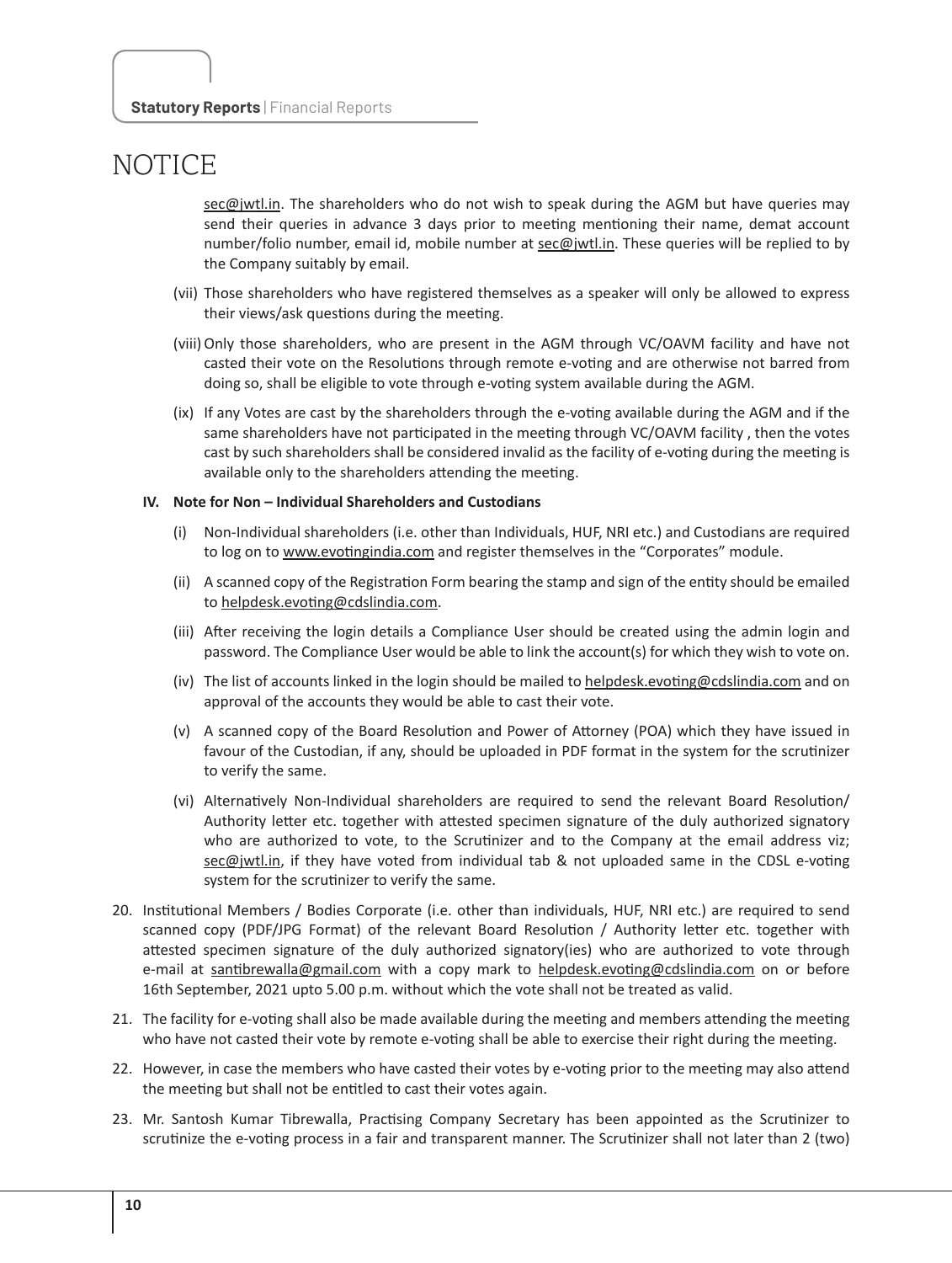

working days of conclusion of the AGM make a consolidated scrutinizer's Report (which includes remote e-votingande-voting during the AGM) of the total votes cast in favour or against, if any, to the Chairman or a person authorised by him in writing who shall countersign the same and declare the results of the voting forthwith.

- 24. Subject to casting of requisite number of votes in favour of the resolution(s), it shall be deemed to be passed on the date of AGM of the Company.
- 25. The results declared along with the Scrutinizer's Report shall be placed on the Company's website www.jameswarrentea.com and on the website of CDSL immediately after declaration of results of passing of the resolution at the AGM of the Company and the same shall also be communicated to BSE Limited and The Calcutta Stock Exchange Limited, where the shares of the Company are listed.

#### **EXPLANATORY STATEMENT**

#### **Item No. 3**

The present terms of appointment of Mr. Sandip Das (DIN: 07979791) as a Wholetime Director expired on 24th July, 2021. The Nomination and Remuneration Committee at its meeting held on 17th June, 2021 had recommended his re-appointment for a further period of 1 (one) year with effect from 25th July, 2021 and the same was approved by the Board of Directors at their meeting held on 18th June, 2021 subject to the approval of the shareholders at the ensuing Annual General Meeting.

The remuneration, perquisites payable to Mr. Das and other terms & conditions as recommended by the Nomination and Remuneration Committee, subject to provisions of section 197 and Schedule V of the Companies Act, 2013 are as follows:

- **I. Basic Salary:** Rs. 50,000/-per month.
- **II. House Rent Allowance:** Rs. 25,000/- per month.
- **III. Special/Composite Allowance:** Rs.10,000/- per month with such revisions as may be determined by the Nomination &Remuneration Committee from time to time subject to overall ceiling laid down in the Companies Act.
- **IV. Reimbursement of Conveyance:** Rs. 25,000/- per month.

#### **V. Perquisites, Amenities and Incentives :**

- a. Medical Benefits:
	- Reimbursement of Medical Expenses Rs. 15,000/-.
	- Reimbursement of Medical Insurance Rs. 20,000/-.
- b. Leave Travel Allowance provided by the Company are available to the extent of one month's basic salary per year.
- c. Telephone Expenses will also be reimbursed on actual basis upto Rs. 750/- per month. Personal long distance call will be billed upon the Director.
- d. A Fixed Incentive equivalent to 1 months' basic Salary per annum.
- e. A Performance Incentive of upto 1 months' basic salary per annum may be awarded based on the performance.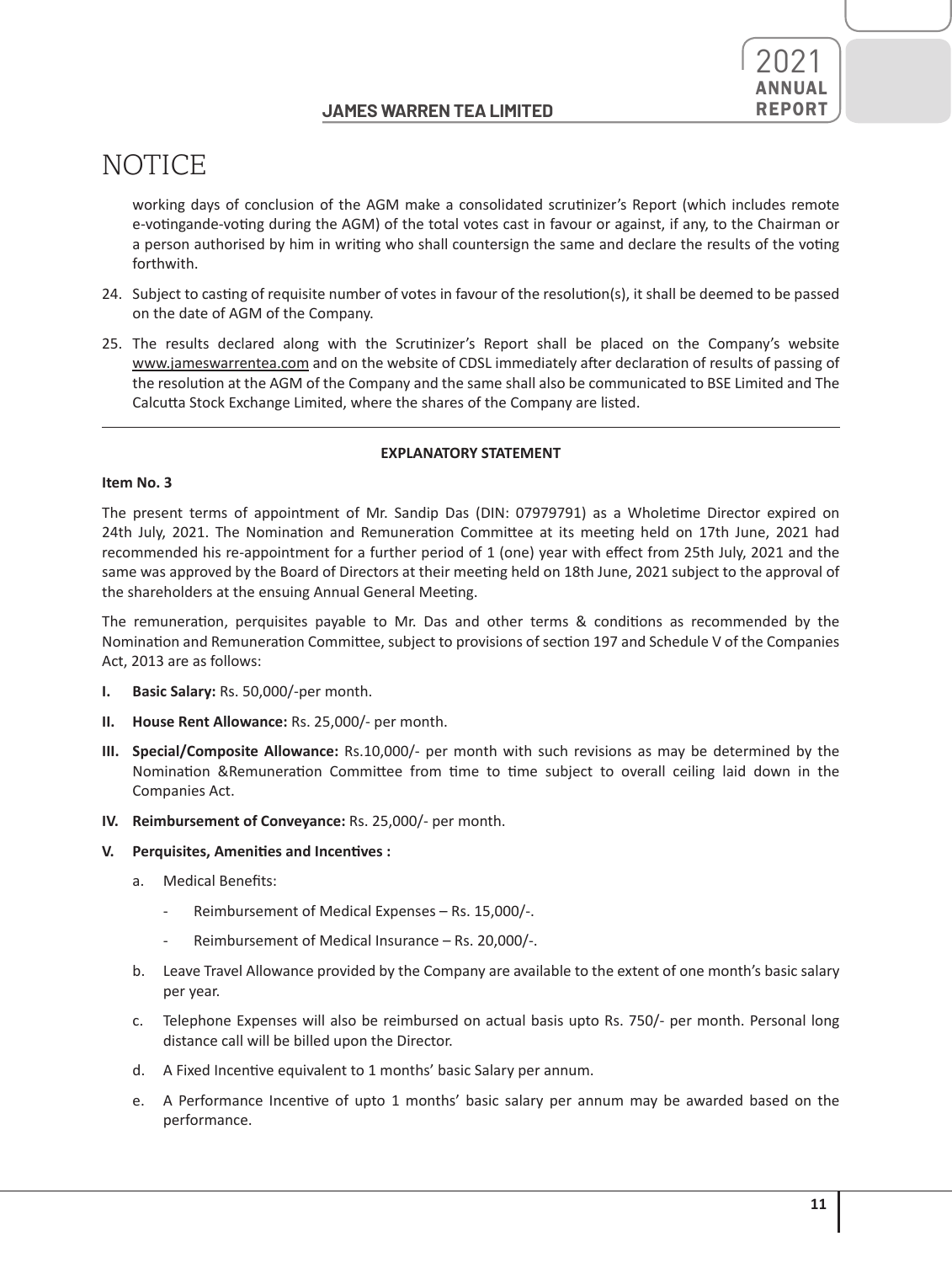- f. Retirement benefits :
	- Contribution to Provident Fund as applicable to other employees.
	- Gratuity in accordance with the Gratuity Fund Rules, payable as per the Payment of Gratuity Act, 1972.
- g. Other benefits, amenities and facilities as per Company's Rules.
- h. Subject to overall ceiling on remuneration mentioned hereinabove, Mr. Sandip Das may be given any other allowances, benefits and perquisites as the Board may from time to time decide on recommendation of Nomination and Remuneration Committee.
- i. Perquisites shall be evaluated as per the Income Tax Act, 1961 and Rules made thereunder wherever applicable, and in the absence of any such Rules, perquisites shall be evaluated at cost.
- j. Either party is entitled to terminate the aforesaid appointment by giving 1 (one) months' notice in writing to other party. However, on mutual agreement the duration of the notice period may be reduced or waived.

In case of loss or inadequate profit, the aforesaid remuneration & perquisite shall be treated as minimum remuneration and any upward revision would be subject to the limit as provided in Schedule V of the Act.

Mr. Das holds the degree of post-graduation in MBA (Finance) & M.Com and is having a rich experience of over 19 years in the field of accounts and operations. He is associated with the Company since 2014 and has expertise in budgeting, cost control, developing and implementing operational control & operational management and Internal Audit modules development. He is also responsible for the overall financial control of the Company.

Mr. Das holds 3 (three) equity shares of the Company in his own name.

The Board felt that his continued association with the Company for managing the affairs of the Company would definitely contribute in the performance of the Company and accordingly proposed for his re-appointment.

The Company has received notice in writing from a member of the Company under Section 160 of the Act proposing the candidature of Mr. Das for the office of Directors of the Company.

Except Mr. Das, none of the Directors or any Key Managerial Personnel or their relatives is in any way, financially or otherwise, directly or indirectly, concerned or interested in the aforesaid resolution.

The Board recommends the resolution as set forth in Item no. 3 for the approval of the members of the Company.

Copy of letter of appointment setting out the terms of his re-appointment is available for inspection by sending a request to the Company at sec@jwtl.in till the conclusion of the ensuing Annual General Meeting.

#### **Item No. 4**

The Board, on the recommendation of the Audit Committee, has approved the appointment of M/s. Debobrata Banerjee & Associates, the Cost Auditors, to conduct the audit of the cost records of the Company for the financial year ending March 31, 2022 at remuneration of Rs. 48,000/- per annum as their Audit fees plus taxes, if any and re-imbursement of out of pocket expenses.

In accordance with the provisions of Section 148 of the Companies Act, 2013, read with the Companies (Audit and Auditors) Rules, 2014, the remuneration payable to the Cost Auditors needs to be ratified by the shareholders of the Company in the General Meeting. Accordingly, consent of the Members is sought for passing the Resolution as set out in Item No. 4 of the Notice for ratification of the remuneration payable to the Cost Auditors for the financial year 2021-22.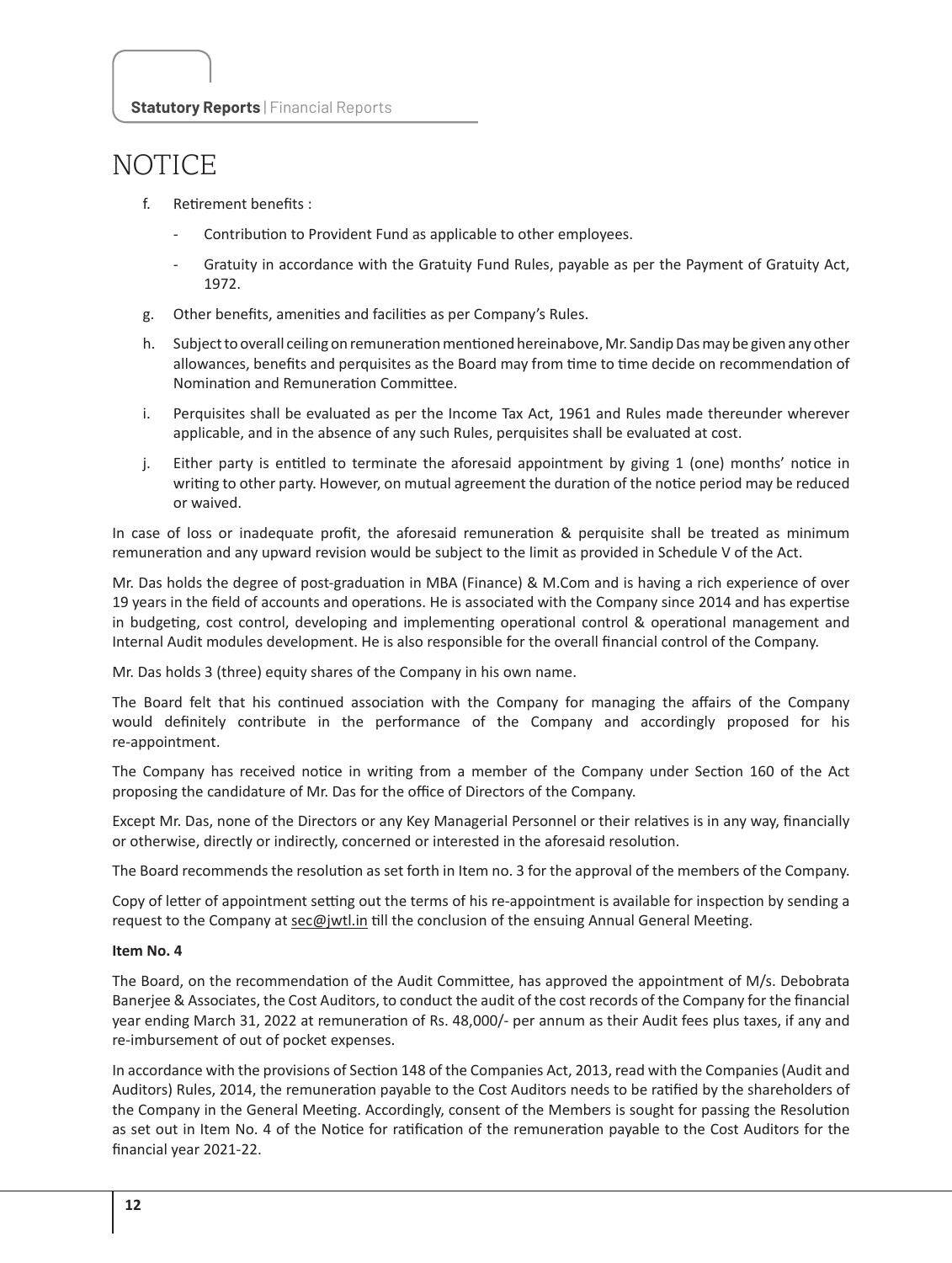### **JAMES WARREN TEA LIMITED REPORT**



# NOTICE

None of the Directors of the Company or any Key Managerial Personnel or their relatives are in any way, financially or otherwise, directly or indirectly, concerned or interested in the said resolution.

### **Item No. 5**

As per the provisions of Section 20 of the Companies Act, 2013, a document which are required to be served under the Act, may be served on any member by sending it to him by post or by registered post or by speed post or by courier or by delivering to his address, or by such electronic or other mode as may be prescribed. Further, a member may request for delivery of any document through a particular mode, for which he shall pay such fees in advance as may be determined by the company in its annual general meeting. The Board has proposed to charge actual estimated expenses for the purpose.

Accordingly, the Board of Directors recommends the resolution for your approval by an ordinary resolution.

None of the Directors and key managerial personnel (including relatives of directors or key managerial personnel) of the Company is concerned or interested, financially or otherwise, in this resolution.

By Order of the Board of Directors For **James Warren Tea Limited**  $S$ d/ $-S$ d/ $\overline{S}$ d/ $\overline{S}$ d/ $\overline{S}$ d/ $\overline{S}$ d/ $\overline{S}$ d/ $\overline{S}$ d/ $\overline{S}$ d/ $\overline{S}$ d/ $\overline{S}$ d/ $\overline{S}$ d/ $\overline{S}$ d/ $\overline{S}$ d/ $\overline{S}$ d/ $\overline{S}$ d/ $\overline{S}$ d/ $\overline{S}$ d/ $\overline{S}$ d/ $\overline{S}$ d/ $\overline{S}$ d/ $\overline{S}$ d/ $\overline{S}$ d/Place: Kolkata **Pooja Jaiswal** Date: June 18, 2021 Company Secretary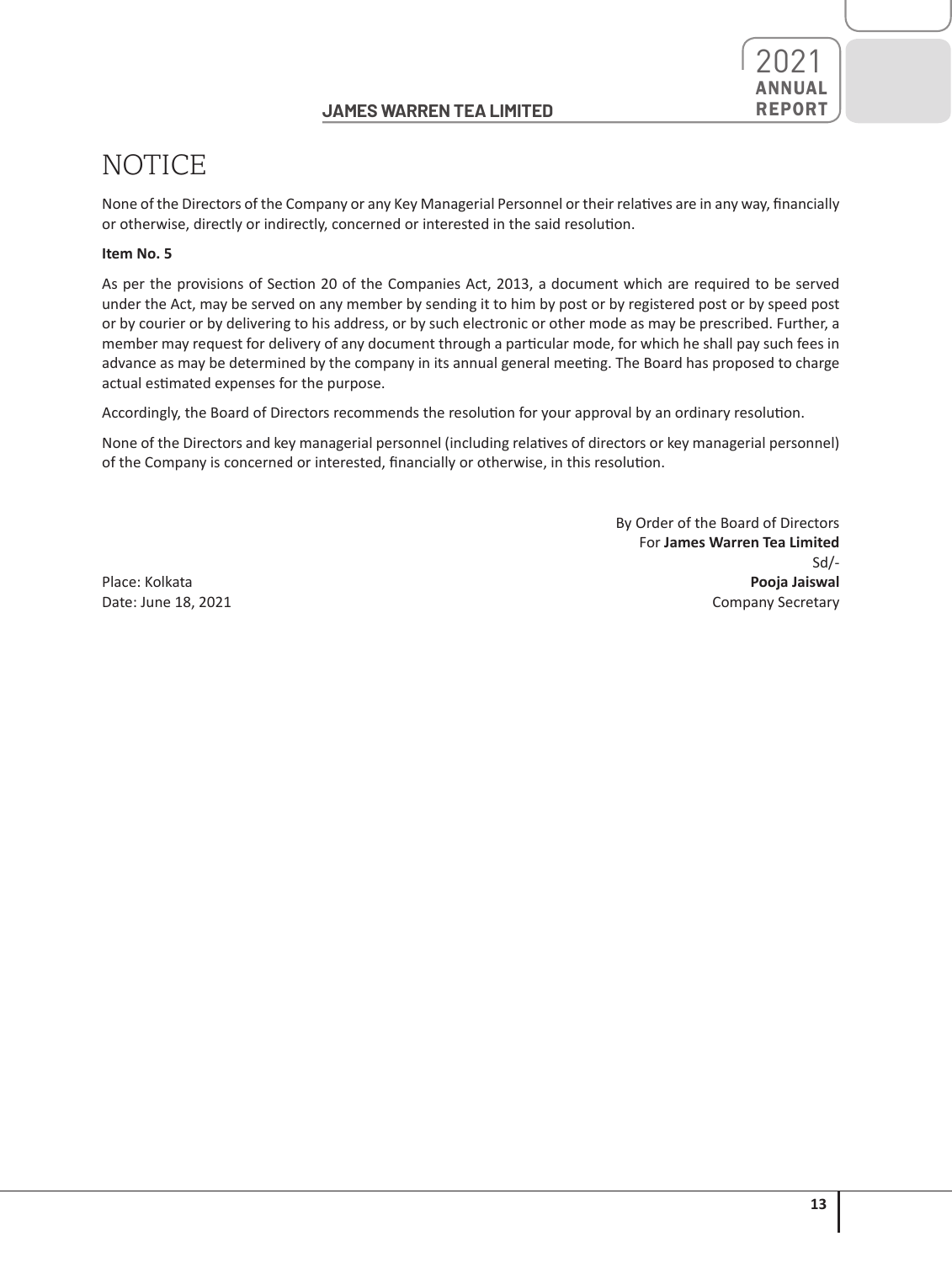### **ANNEXURE TO NOTICE OF AGM**

#### **A. Details of the Directors seeking appointment/ re-appointment in forthcoming Annual General Meeting**

[In pursuance to Regulation 36(3) of SEBI (Listing Obligations and Disclosure Requirements) Regulations, 2015 and Secretarial Standard 2 issued by the Institute of Company Secretaries of India ]

| SI.<br>No. | <b>Name of the Director</b>                                                                | <b>Mrs. Shanti Kaur</b>                                                                                                                                                                                                                                                                                                                                           | Mr. Sandip Das                                                                                                                                                                                                                                                                                                                                                                                                                                                                             |
|------------|--------------------------------------------------------------------------------------------|-------------------------------------------------------------------------------------------------------------------------------------------------------------------------------------------------------------------------------------------------------------------------------------------------------------------------------------------------------------------|--------------------------------------------------------------------------------------------------------------------------------------------------------------------------------------------------------------------------------------------------------------------------------------------------------------------------------------------------------------------------------------------------------------------------------------------------------------------------------------------|
| 1.         | <b>DIN</b>                                                                                 | 08761576                                                                                                                                                                                                                                                                                                                                                          | 07979791                                                                                                                                                                                                                                                                                                                                                                                                                                                                                   |
| 2.         | Date of Birth and Age                                                                      | 18.11.1957<br>63 years                                                                                                                                                                                                                                                                                                                                            | 03.01.1975<br>46 years                                                                                                                                                                                                                                                                                                                                                                                                                                                                     |
| 3.         | Nationality                                                                                | Indian                                                                                                                                                                                                                                                                                                                                                            | Indian                                                                                                                                                                                                                                                                                                                                                                                                                                                                                     |
| 4.         | Date of appointment on<br><b>Board</b>                                                     | 20.06.2020                                                                                                                                                                                                                                                                                                                                                        | 25.07.2020                                                                                                                                                                                                                                                                                                                                                                                                                                                                                 |
| 5.         | Terms & Condition of<br>appointment/<br>re-appointment                                     | As provided in the notice                                                                                                                                                                                                                                                                                                                                         | As provided in the notice                                                                                                                                                                                                                                                                                                                                                                                                                                                                  |
| 6.         | Remuneration proposed                                                                      | N.A.                                                                                                                                                                                                                                                                                                                                                              | As provided in the<br>notice                                                                                                                                                                                                                                                                                                                                                                                                                                                               |
| 7.         | Remuneration last drawn<br>(Rs. in Lakhs)                                                  | N.A.                                                                                                                                                                                                                                                                                                                                                              | 11.70                                                                                                                                                                                                                                                                                                                                                                                                                                                                                      |
| 8.         | No. of shares held in the<br>Company                                                       | <b>NIL</b>                                                                                                                                                                                                                                                                                                                                                        | 3                                                                                                                                                                                                                                                                                                                                                                                                                                                                                          |
| 9.         | Qualification & Expertise in<br>specific functional area                                   | Mrs. Kaur has a great work<br>exposure and vast experience of<br>more than 30 years in advocacy.<br>Mrs. Kaur is expertise in Criminal,<br>Company, Industrial and Labour<br>Laws. She is familiar in handling<br>legal matters related to Tea<br>Gardens and has also worked as<br>a Legal Advisorin companies like<br>Mcleod Russel and Apeejay Tea<br>Limited. | Mr. Das holds the degree of post-<br>graduation in MBA (Finance) & M.Com<br>and is having a rich experience of over<br>19 years in the field of accounts and<br>operations. He is associated with our<br>Company since 2014 and has expertise<br>in budgeting, cost control, developing<br>and implementing operational control &<br>operational management and Internal<br>Audit modules development. He is also<br>responsible for into the overall financial<br>control of the Company. |
| 10.        | No. of Board Meetings<br>Attended during the F.Y.<br>2020-21                               |                                                                                                                                                                                                                                                                                                                                                                   | 3                                                                                                                                                                                                                                                                                                                                                                                                                                                                                          |
| 11.        | List of other listed<br>Companies in which<br>Directorships held as on<br>31st March, 2021 | <b>NIL</b>                                                                                                                                                                                                                                                                                                                                                        | <b>NIL</b>                                                                                                                                                                                                                                                                                                                                                                                                                                                                                 |